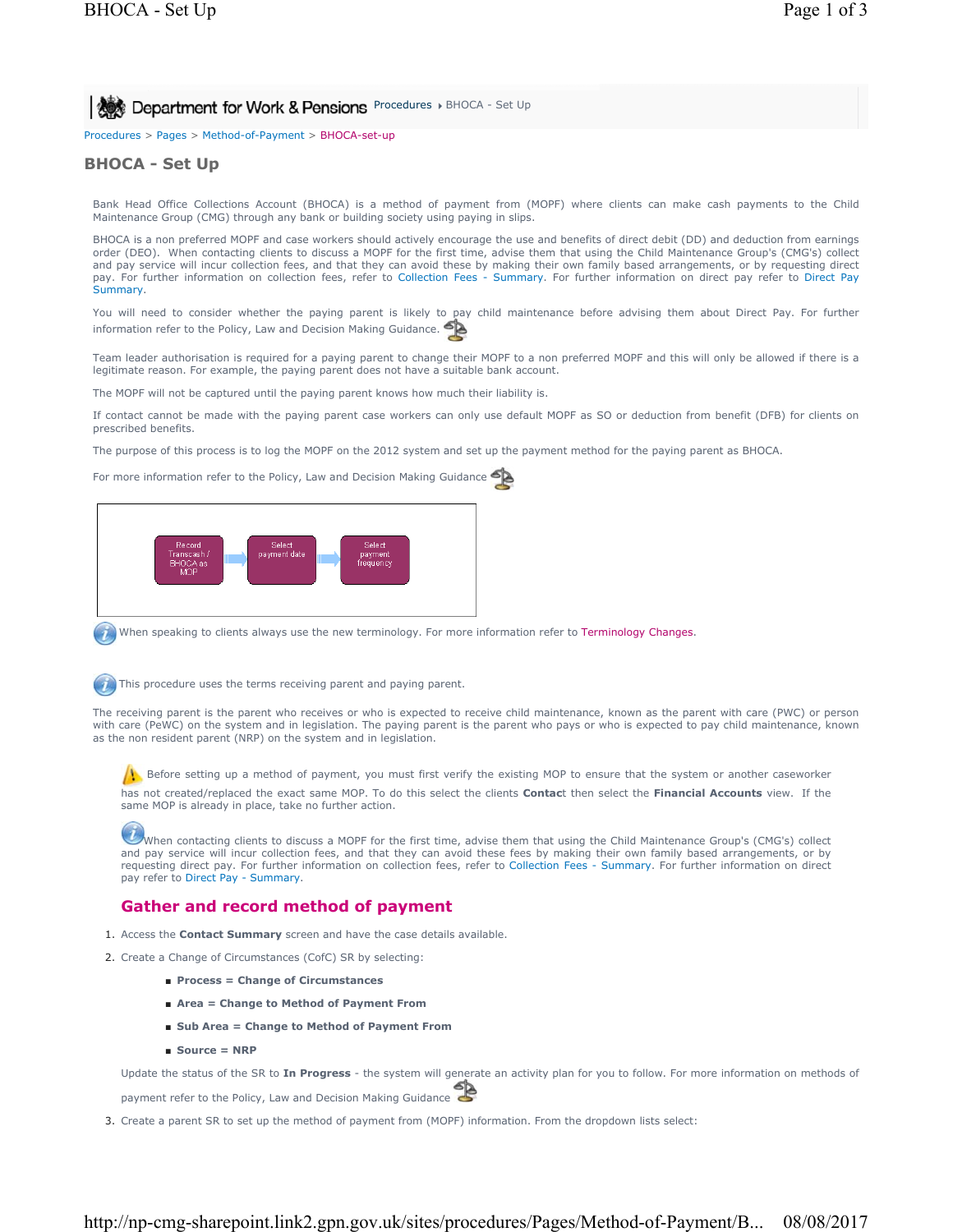- **Process = Payments**
- Area = Method of Payment From
- **Sub Area = BHOCA**

Select **Create MOP** to create a new method of payment



**Do not select Transcash** as the **sub area**, this method of payment (MOP) is no longer in use.

- Update the **status** of the SR to **In Progress**, the system will then change **sub status** to **In Progress**. The system will generate an activity 4. plan to create method of payment from (MOPF).
- 5. Update the SR with the client's **Internal Account Number** and the current payment method.
- 6. Select the payment frequency to either **weekly** or **monthly**.
- 7. Record the collection day as either Monday to Friday if weekly payments, or between the 1st and the 31st if monthly.
	- Where the MOPF is being changed to BHOCA from a preferred MOPF go to step 8
	- When you are setting the initial MOPF as BHOCA go to step 8. For more information refer to Method Of Payment From Set Up Initial.
- 8. Update the Resolution Code of the SR to BHOCA Confirmed. Where the MOPF being replaced is a preferred MOPF the system will automatically update the **Status** and **Sub Status** to **Pending Approval TL**. The SR will then be sent to the team leaders (TL) **My Approvals** inbox. Where the MOPF isn't replacing a preferred MOPF go to **step 10**.
- TL View the SR to determine if there is good reason for using a non preferred MOPF. Update the **Action** field with either **Approved** or 9. **Rejected** and if required enter any further information in the **Comments** free text field. The SR is then returned to the originating caseworker to either continue or review the MOPF action.

Where the BHOCA approval is rejected, review any comments made by the TL and consider an alternative MOPF.

 Where the BHOCA approval is agreed, do not change the **sub status** from **Approved** to **In Progress**. The SR will fail and BaNCS will not update successfully.

- 10. Save the SR then select the **Send MOP** button. This will send a message to BaNCS to accept the chosen MOPF type.
- 11. For more information refer to Paying In Slips. Paying in slips are automatically re-issued by the system every 12 weeks.
- 12. Set the **status** of the MOP SR to **Closed** and the **sub status** to **Complete**.

When BaNCS returns a **Success** message, the correct **Resolution Code** must be selected and not set to **Transaction Rejected**.

- 13. Return to the CofC SR, update the **Resolution Code** and set the **status** to **Closed** and the **sub status** to **Complete**.
- 14. To cancel BHOCA, go to **steps 1** to **5**, then enter the end date for the MOPF and close the work item.

If you are amending or replacing a current BHOCA, the new P2P schedule may not automatically populate. To view the new promise to pay (P2P) schedule generated, you will need to select **Payment Schedule** from the more tabs drop down. If the schedule is not displayed, select **Query**, enter the date of your schedule and then select **Go**.

## NI Exceptions

The Charging Warm-Up lines to take for NICMS can be accessed by selecting the following link: NICMS Charging Warm-Up Lines to Take.

Change MOPF - Summary

Collection Fees - Summary

DEO - Self Selected - Set Up

Direct Pay Summary

Method Of Payment From - Set Up Initial

Paying In Slips

Terminology Changes